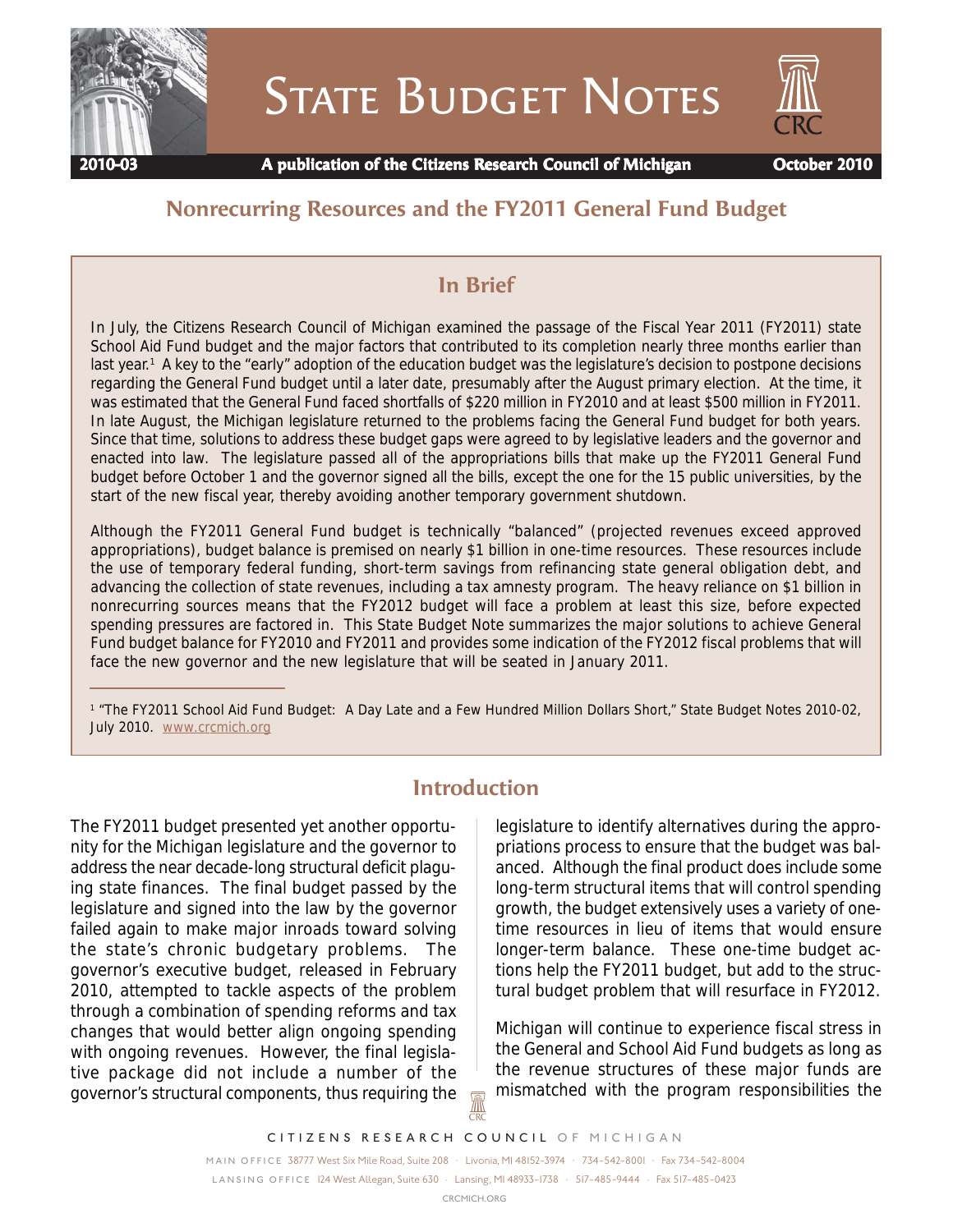state underwrites in each. Over the past ten fiscal years, state revenues have fallen precipitously in response to two national recessions and major restructuring of the state's economic base. Despite the economic challenges of the past and present which have contributed to the extended decline in on-going state resources supporting the budget, a major problem going forward is that the revenue base grows less rapidly than major indices of the economy while spending responsibilities grow at rates that surpass economic growth. Only after the legislature and governor

The condition of the enacted FY2010 state budget (which ended on September 30, 2010) changed dramatically following the May revenue estimating conference; however, the nature of change was different for each of the two major pieces of the budget, the General Fund and the School Aid Fund (SAF). The conference revised downward substantially the FY2010 General Fund revenue estimate (from \$6,898 million to \$6,655 million, a \$243 million decline) and the SAF revenue estimate was revised upward significantly (from \$10,458 million to \$10,750 million, a \$292 million increase).

adopt a strategic approach to bring baseline revenues and spending back into balance will the long-term prospective fiscal challenges facing the state be eliminated.

As a first step towards long-term fiscal balance, policymakers must cease, or at least reduce substantially, the use of nonrecurring resources to meet annual balanced budget requirements. Throughout the last decade, the state has continued to allow ongoing spending to exceed the level of ongoing resources through the use of a myriad of

## **Fiscal Year 2010 Review**

Combining the new revenue estimates with revised expense projections caused a defict in the General Fund budget of \$303 million and a SAF surplus of \$397 million. Lower than anticipated business tax revenue contributed heavily to the General Fund revenue shortfall, while an improved sales tax estimate (coming out of the recession) accounted for the SAF surplus.

#### **Placing the Current-Year Problem on the Backburner**

The welcomed news regarding SAF revenues was sufficient to allay public fears about another

one-time budget fixes. The FY2011 budget continues the practice by using nearly \$1 billion in non-recurring resources. With state reserves exhausted and the reality that significant federal stimulus funds will not be available, the FY2012 budget will not be able to depend on onetimers to achieve balance. While the expected slow recovery in the national and state economies will provide some degree of real state revenue growth in FY2012, it will not be sufficient to erase the need for long-term structural changes in the state's revenue structure and spending.

mid-year state aid cut to public schools and provided the legislature with the financial resources to pass a FY2011 SAF budget without a per-pupil funding cut. Furthermore, the revenue increase effectively allowed budget writers to pass the SAF budget on July 1, about three months earlier than in the prior year and in time for the start of the schools' new fiscal year. Under state law, the revenue shortfall in the General Fund should have triggered the constitutional executive order spending reduction process; however, executive proposals to address the General Fund budget deficit did not come

EUGENE A. GARGARO, Jr., Chair JEFFREY D. BERGERON, Vice Chair NICK A. KHOURI, Treasurer JOSEPH R. ANGILERI MICHAEL G. BICKERS BETH CHAPPELL RICK DIBARTOLOMEO

TERENCE M. DONNELLY RANDALL W. EBERTS DAVID O. EGNER LAURA FOURNIER JOHN J. GASPAROVIC INGRID A. GREGG MARYBETH S. HOWE

**CRC BOARD OF DIRECTORS** DANIEL T. LIS SARAH L. MCCLELLAND ALEKSANDRA A. MIZIOLEK CATHLEEN H. NASH PAUL OBERMEYER BRYAN ROOSA

LYNDA ROSSI

**AN** 

JERRY E. RUSH MICHAEL A. SEMANCO TERENCE A. THOMAS, Sr. AMANDA VAN DUSEN KENT J. VANA JEFFREY P. GUILFOYLE, President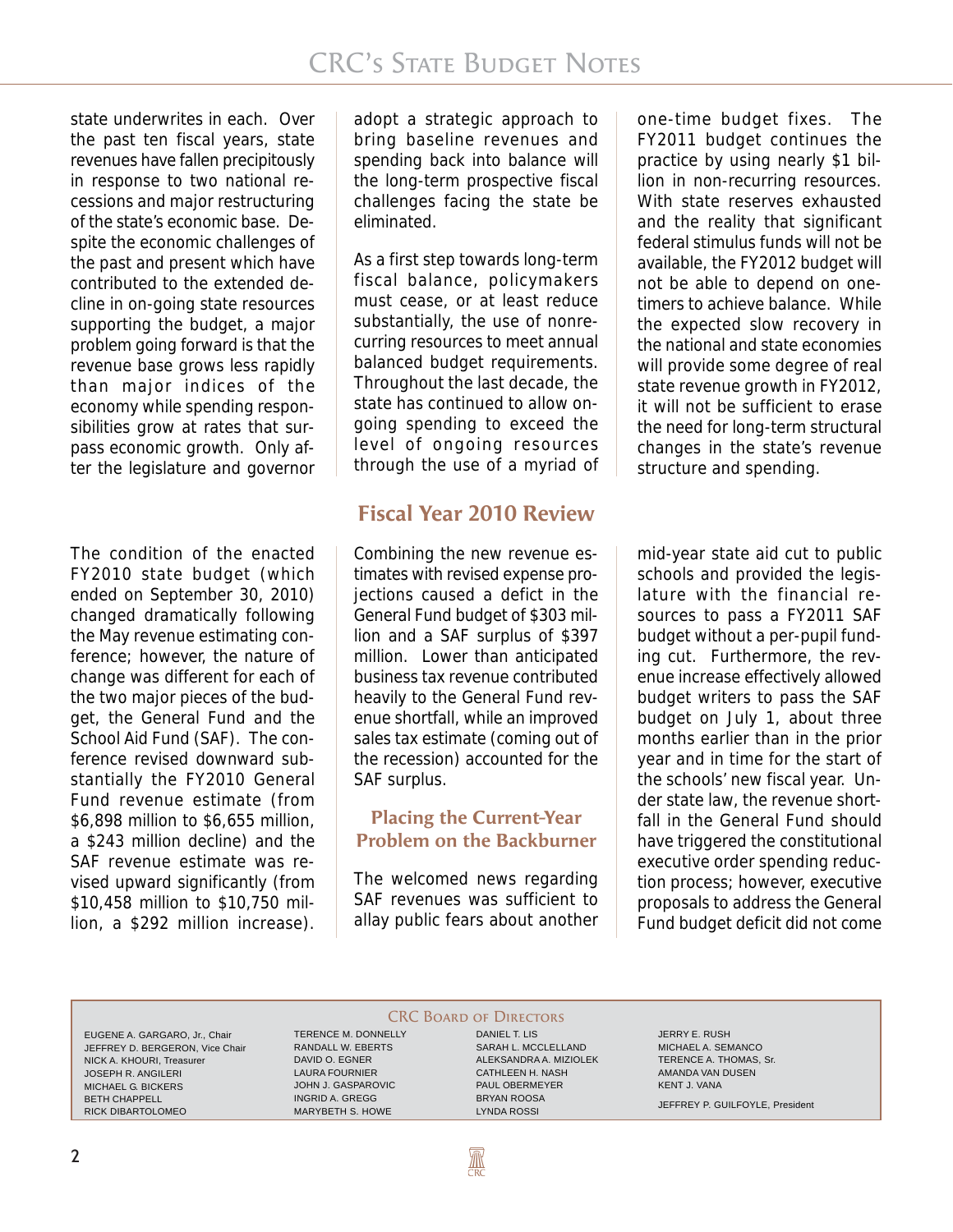until September.<sup>2</sup> Meanwhile, legislative attention was directed away from the current-year problem and focused on the development of the FY2011 budget, which also faced a significant deficit.

Although the budget gap was identified in May, nothing substantive was done until four months later. When policy makers finally decided in September to the address the problem, there was less than one month remaining in the fiscal year. The delay in acting limited the options available to achieve budget balance for the fiscal year, effectively ruling out expenditure reductions or revenue increases.

#### **Options Limited: One-Time Fixes Rule the Day**

With so little time left in the fiscal year, actions to eliminate the FY2010 General Fund shortfall were limited to those of a onetime nature; spending reductions or revenue enhancements were not part of the overall plan. A key one-time component was the available surplus in the SAF. The state used \$208 million in SAF surplus revenue to offset a cut in the General Fund allocation to the community college budget, a solution that addressed twothirds of the \$303 million budget hole. The state used \$94 million in unanticipated federal Medicaid funding to offset state spending in that program, which accounted for the remainder of the solution. The lack of permanent reductions to the spending base or increases to ongoing General Fund revenues in FY2010 pushed the entirety of the budget problem to the next fiscal year and did nothing to address the General Fund's ongoing structural budget shortfall.

Both budget balancing measures represent one-time fixes to longterm problems. The increased Medicaid funding is only avilable for a finite period. Likewise, the use of SAF fund balance will not be available in future years. Fu-

ture use of SAF revenue to finance community college expenditures would require reductions in K-12 expenditures. If continued into future years, the use of the SAF to support non-K-12 education programs would represent a partial solution to the General Fund's structural budget deficit, prospectively. While the 1963 Constitution permits the funds to be used for such purposes, SAF revenues have not been used to finance higher education spending in the past. Such a solution would merely shift a portion of the General Fund's longstanding problem to the SAF budget and do little to address the overall budget situation facing the state's finances.

The one-time solutions have near-term consequences for the SAF and its ability to support education spending in FY2011 and FY2012. The community college funding shift reduces the projected FY2010 year-end balance of the SAF from \$397 million to \$163 million. While the SAF will carry forward this ending balance, this amount will not be sufficient to make up for the difference between the amounts of federal stimulus funding used to support appropriations in FY2010 (\$450 million) and FY2011 (\$184 million).

<sup>2</sup> Executive order spending reductions are required by Article V, Section 20 of the 1963 Constitution, which states, "The governor, with the approval of the appropriating committees of the house and senate, shall reduce expenditures authorized by appropriations whenever it appears that actual revenues for a fiscal period will fall below the revenue estimates on which appropriations for that period were based." The Management and Budget Act (PA 431 of 1984) provides for the statutory implementation of this provision.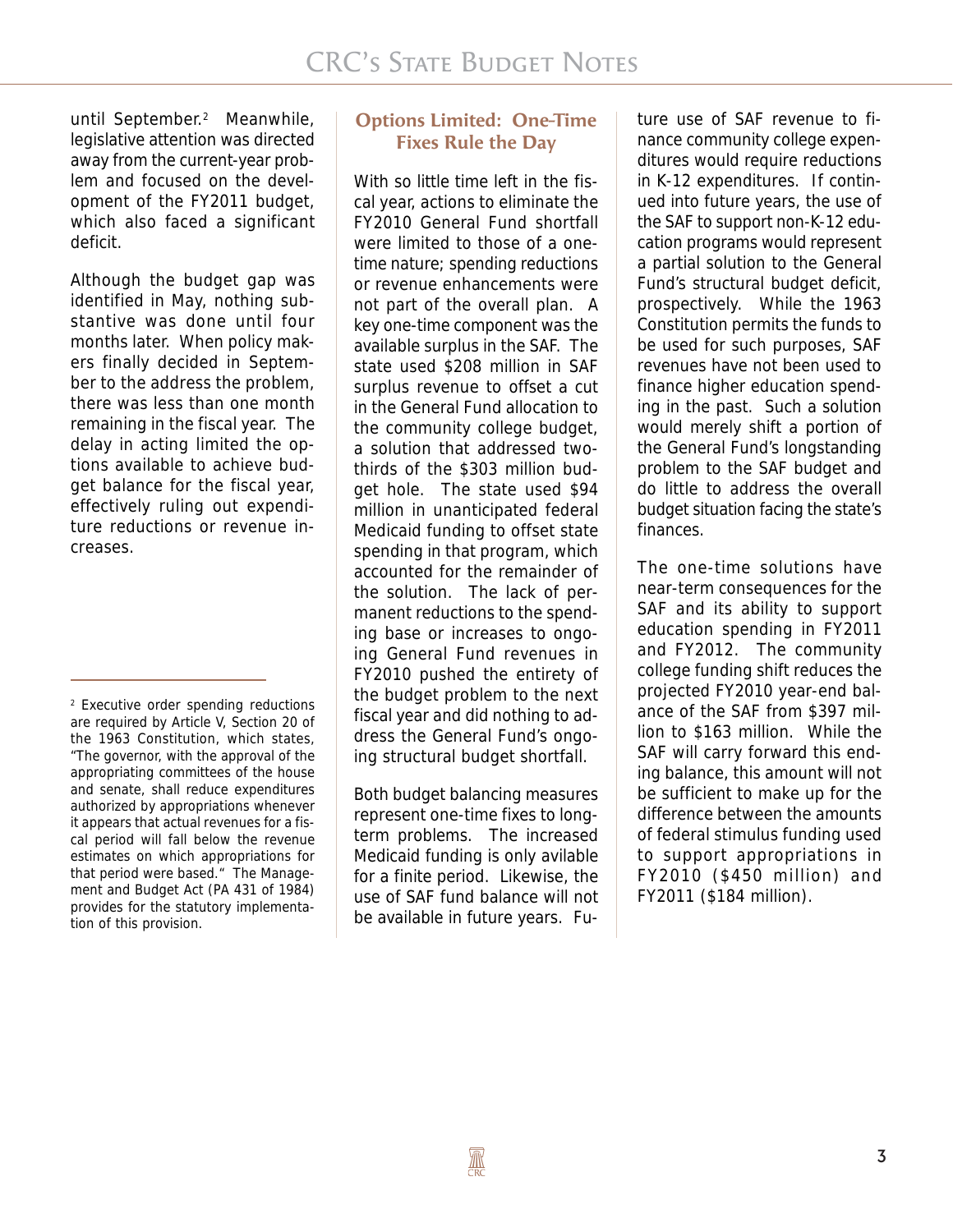#### **Executive Budget**

When Governor Granholm presented the executive budget for the fiscal year starting October 1, 2010 (FY2011) to the legislature, the gap between the projected General Fund spending and the January revenue forecast was just over \$1 billion.<sup>3</sup> This estimate was based on four major assumptions: 1) January consensus revenue estimates; 2) the remaining amount of temporary federal stimulus funding available to support General and School Aid Fund expenditures; 3) an assumed sixmonth extension (until June 30) of enhanced federal matching funds in the Medicaid program; and 4) spending to maintain programs and policies with expected caseload increases. Using the same fundamental assumptions applied to the General Fund, the executive budget projected a \$410 million shortfall for the SAF budget in FY2011. The combined gap, nearly \$1.5 billion, equated to seven percent of projected FY2010 spending levels for the two funds.

The governor's budget proposal relied on different approaches to close the gaps in the two funds. The proposed General Fund solution represented a mix of spending cuts, policy changes, new taxes, and the assumption that additional federal revenues

## **Fiscal Year 2011 Budget**

would be forthcoming. One-time revenue resources associated with the Medicaid program, which permit postponing a portion of the problem to future years, totaled \$514 million and represented one-half of the solution. Expenditure reductions include major policy changes affecting the Department of Corrections that would further reduce the prison population and reforms to the state employee pension plan. These reforms contained both near-term and long-term cost savings for the State of Michigan. Approval of the executive budget as proposed would have eliminated a portion of the state's ongoing structural deficit, primarily by concentrating on the spending side of the budget ledger.

The proposed executive budget addressed the projected School Aid Fund gap entirely through a series of tax policy changes that would raise an additional \$554 million in FY2011, but would become revenue-neutral beginning in FY2014. The new revenue would cover the projected \$410 million deficit, negating the need for a \$250-per-pupil funding reduction and providing a cushion for the SAF in FY2012. In addition to raising additional revenue in the first year of implementation, the approval of the tax restructuring proposal also would have increased the growth potential of the School Aid Fund by aligning the revenue stream with the changes in the state's economy. This attribute of the tax restructuring proposal was designed to address a component

of the long-term (structural) problem facing the School Aid Fund budget.

#### **Legislative Response**

The governor's proposed budget included several structural reforms that were unacceptable to the legislature. These items were designed to address part of the state's ongoing deficits in the General Fund and School Aid Fund. The legislature's rejection of these items required alternatives to be identified and enacted. The primary question facing the legislature was whether to enact alternatives that merely would provide balance in the FY2011 budget, or whether it would adopt budget elements to help ensure budget balance over the long run. Alternatives focused on shortterm budget balance have the effect of perpetuating the state's structural deficit problems without narrowing the gap between ongoing revenues and spending. Going into the legislative appropriations process, proposals to address the state's long-term fiscal problems were offered by groups in both chambers.

Of the structural proposals advanced by the governor, the most contentious pieces included:

• Reinstatement of "good time credits" to reduce the prison population and close facilities. The proposal called for amending the truth-in-sentencing laws to allow prisoners to reduce the amount of time incarcerated in a secure

<sup>&</sup>lt;sup>3</sup> "The FY2011 Executive Budget: Déjà vu All Over Again," State Budget Notes 2010-01, February 2010. www.crcmich.org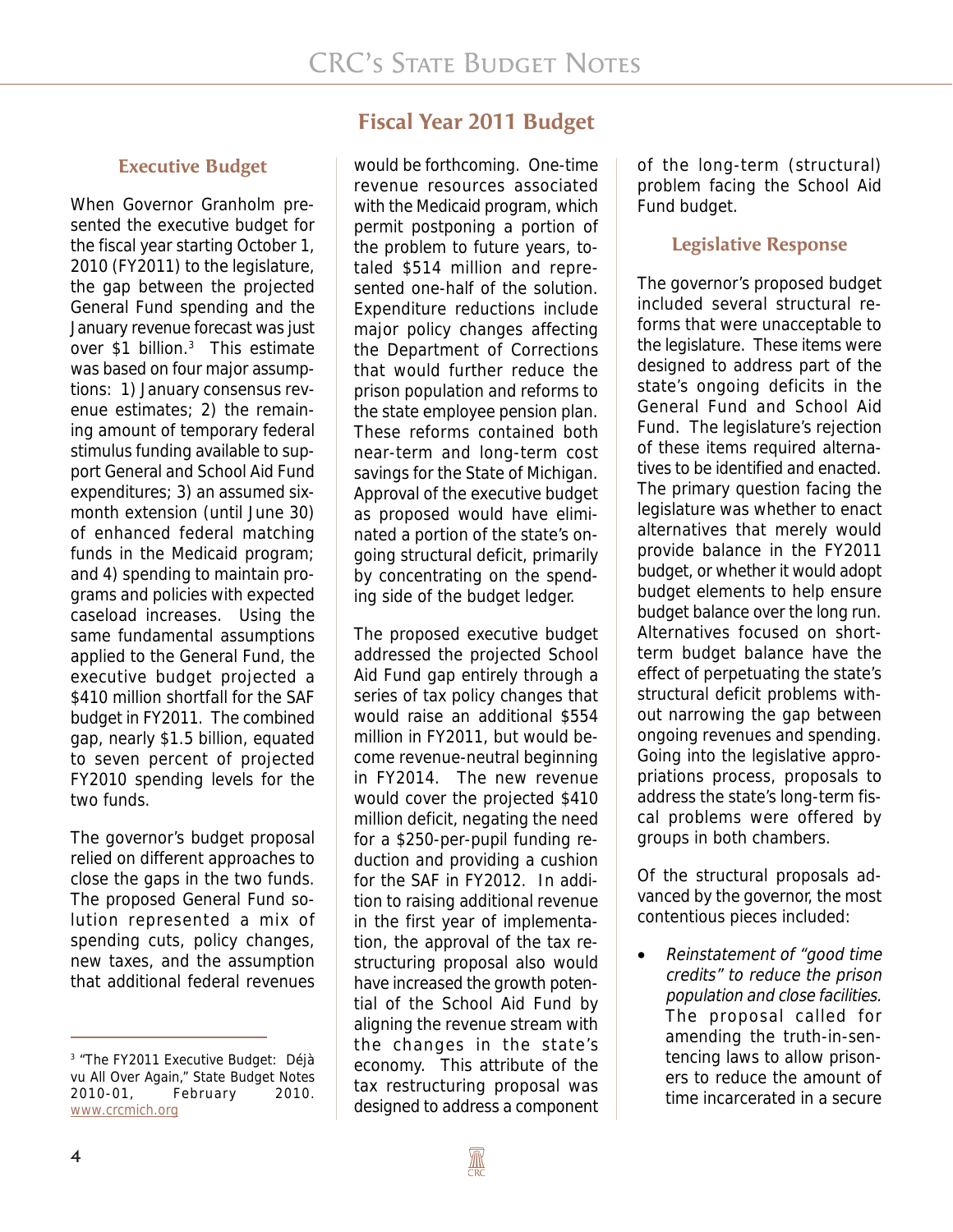facility while remaining under state supervision through other means. The changes would have permitted the closure of four to five secured correctional facilities and net budgetary savings of \$129 million to the General Fund.

- Adoption of a new physician tax. The state would implement a three percent assessment on gross revenues from all physician services (Quality Assurance Assessment Program - QAAP) to generate \$300 million in new revenue. The QAAP would be modeled after similar taxes currently applied to hospitals and nursing homes. The additional state revenue would allow the state to draw down addition federal dollars while simultaneously allowing higher Medicaid physician reimbursement rates and generating General Fund savings of \$133 million.
- Restructure state taxes to fund education. The major components of the taxing change were the expansion of the sales tax base to a host of consumer services, a reduction in the sales tax rate from 6 to 5.5 percent, a twoyear phase-out of the Michigan Business Tax surcharge, and a reduction in the Michigan Business Tax's gross receipts tax rate. Rejection meant that \$554 million in new School Aid Fund revenue would not be available in FY2011. In addition to the net revenue increase, the tax restructure would have increased the future growth of the SAF due to the expand-

ing service sector, a longer term issue.

A key General Fund assumption contained in the executive budget and adopted in both legislative proposals was the continuation of the enhanced Medicaid matching rate. The enhanced matching rate that was enacted as part of the Federal American Recovery and Reinvestment Act (ARRA) was due to expire on December 31, 2010. The governor's budget proposal assumed the enhanced rate would be extended through June of 2011, three quarters of FY2011.4 Inclusion of this item by all parties was premised on President Obama's federal budget proposal released in February. The final congressional product was completed in late summer and the amount of aid provided and the distribution to the states varied from the President's proposal. Because of this, the final state budget had to be adjusted to reflect the reduced amount (discussed below).

### **May Revenue Revisions**

The budget picture changed following the May revenue estimating conference. Better-than-expected revenue performance during the first part of the current fiscal year (FY2010), along with an improved economic forecast nationally and in Michigan, increased the revenue estimates for FY2011. The FY2011 General Fund revenue estimate was increased by \$128 million due to a stronger economic forecast (compared to January's forecast) and estimates for FY2011 School Aid Fund revenue were increased by \$352 million.

The improvement in the School Aid Fund, combined with minor reductions to required spending to maintain current levels, completely eliminated the projected FY2011 shortfall in the executive SAF budget (\$410 million). Perhaps, most significantly, the improved revenue picture terminated any further discussion regarding the governor's proposed tax restructuring plan to help balance the education budget. Moreover, in late summer, the U.S. Congress approved a new education funding bill to provide states with \$10 billion in the current school year to save or create education-related jobs. Michigan stands to receive \$316 million to be used in the FY2011 SAF budget for distribution to local schools. This new, temporary federal aid diverted legislative attention away from the long-term revenue issues facing Michigan education finances.

Unlike the School Aid Fund budget, the revised General Fund revenue estimates only marginally reduced the projected budget gap, from slightly over \$1 billion to just under \$1 billion. Final legislative agreement on a budget solution would not come until early September.

<sup>4</sup> The enhanced matching rate was in place for the entirety of FY2010 and effectively reduced General Fund expenditures in the Medicaid program by \$1.1 billion in total compared to what would have been the case without the federal stimulus legislation.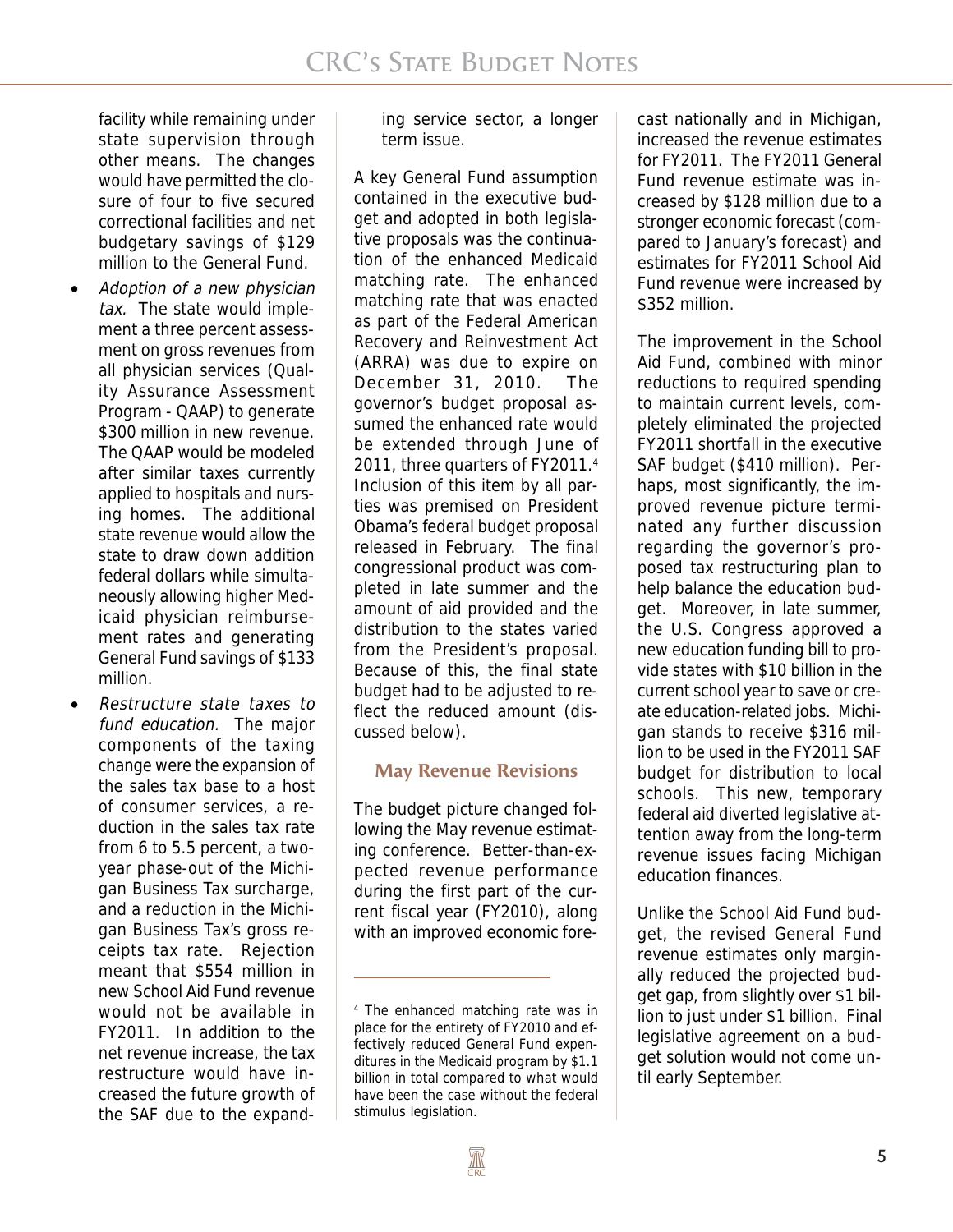#### **Table 1 General Fund Appropriations: FY2010 and FY2011 (Dollars in Millions)**

|                                   |                        |                        | Change               |          |
|-----------------------------------|------------------------|------------------------|----------------------|----------|
|                                   | FY2010                 | FY2011                 | Amount               | Percent  |
| Agriculture                       | $\mathfrak{L}$<br>29.8 | $\mathfrak{L}$<br>30.3 | $\mathcal{L}$<br>0.5 | 1.7%     |
| <b>Attorney General</b>           | 28.6                   | 28.6                   |                      | 0.0%     |
| Civil Rights                      | 11.6                   | 11.0                   | (0.6)                | $-5.2%$  |
| Community Colleges*               | 299.4                  | 295.9                  | (3.5)                | $-1.2%$  |
| <b>Community Health</b>           | 2,179.0                | 2,421.5                | 242.5                | 11.1%    |
| Corrections                       | 1,919.7                | 1,917.9                | (1.8)                | $-0.1%$  |
| Education                         | 19.9                   | 21.9                   | 2.0                  | 10.1%    |
| Energy, Labor & Economic Growth   | 54.6                   | 47.6                   | (7.0)                | $-12.8%$ |
| <b>Executive Office</b>           | 4.8                    | 4.6                    | (0.2)                | $-4.2%$  |
| <b>Higher Education</b>           | 1,460.2                | 1,543.4                | 83.2                 | 5.7%     |
| <b>Human Services</b>             | 896.9                  | 924.0                  | 27.1                 | 3.0%     |
| Judiciary                         | 153.1                  | 152.1                  | (1.0)                | $-0.7%$  |
| Legislature                       | 117.1                  | 111.8                  | (5.3)                | $-4.5%$  |
| Military & Veteran Affairs        | 36.2                   | 36.4                   | 0.2                  | 0.6%     |
| Natural Resources & Environment   | 44.1                   | 41.3                   | (2.8)                | $-6.3%$  |
| <b>School Aid</b>                 | 30.2                   | 27.8                   | (2.4)                | $-7.9%$  |
| <b>State</b>                      | 18.1                   | 13.9                   | (4.2)                | $-23.2%$ |
| <b>State Police</b>               | 268.1                  | 260.4                  | (7.7)                | $-2.9%$  |
| Technology, Management and Budget | 293.1                  | 299.8                  | 6.7                  | 2.3%     |
| Treasury                          | 131.2                  | 120.9                  | (10.3)               | $-7.9\%$ |
| undesignated pension savings      |                        | (80.0)                 |                      |          |
| Total                             | \$7,995.7              | \$8,231.1              | 235.4                | 2.9%     |

\* FY2010 Community College appropriation adjusted to exclude the one-time \$208 million appropriation financed by School Aid Fund.

Source: Senate Fiscal Agency, appropriation report as of October 12, 2010.

#### **Summary of Enacted Budget**

The enacted FY2011 General Fund appropriations total \$8.2 billion, about \$235 million or 2.9 percent higher than the projected FY2010 adjusted spending (disregarding the one-time funding shift in the community colleges budget) (See **Table 1**). The final level of spending also exceeds that proposed by the governor in

her budget by \$300 million, due in large part to the rejected corrections spending reductions.

On the revenue side of the budget, ongoing resources total just over \$8.0 billion for FY2011, which is \$458 million or about 6.1 percent higher than projected FY2010 revenues, before onetime budgetary adjustments.

#### **Governor's Proposal Versus Final Legislative Product**

By early September, the major components of a final budget agreement between legislative leaders and the governor had taken shape. Some of the pieces originally recommended by the governor were incorporated into the final consensus agreement on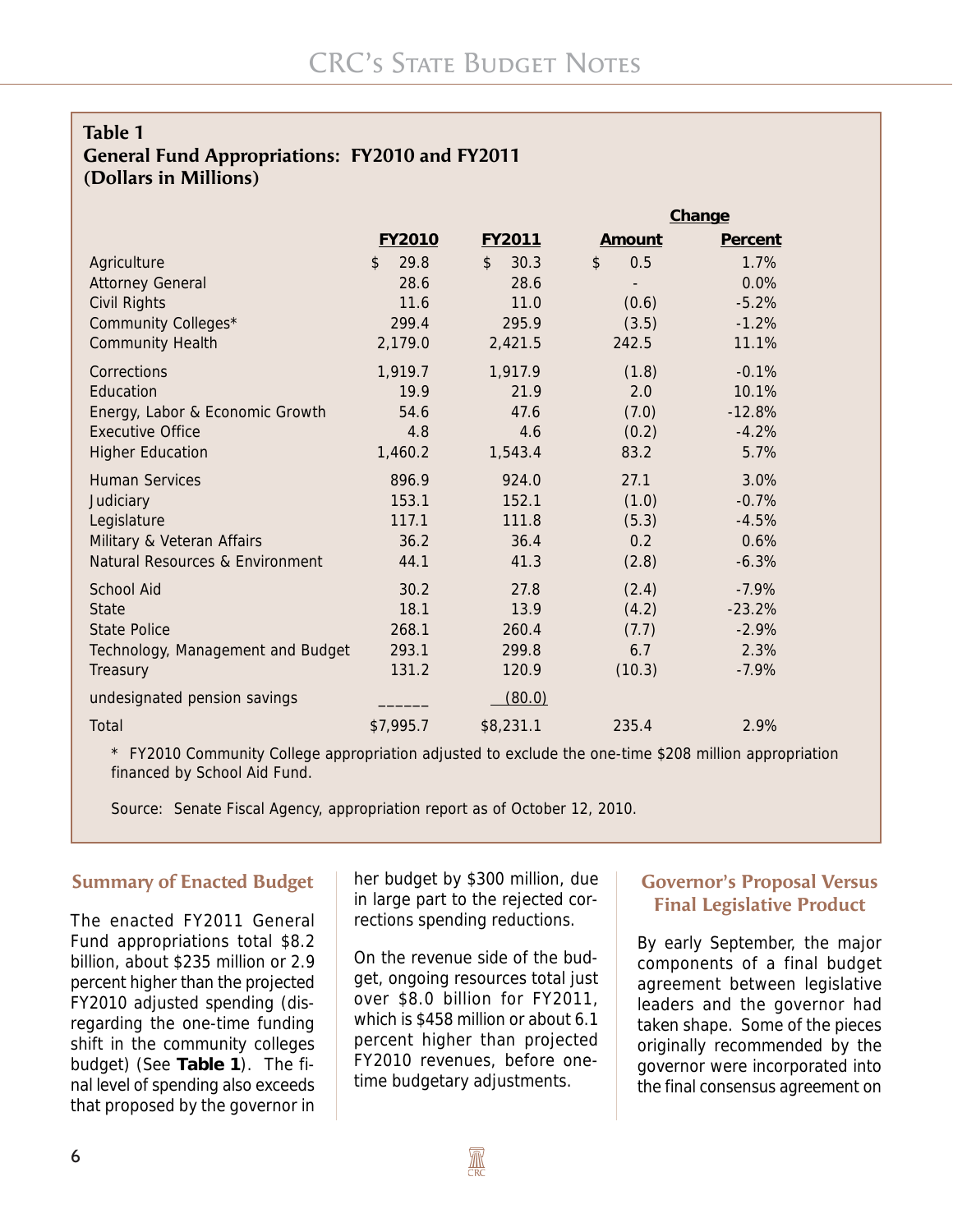the budget, but other major pieces either were rejected during the appropriations process or made moot by federal action. While both chambers of the legislature agreed with the governor's assumption regarding a continuation of the enhanced Medicaid funding through June 2011, the final version of the extension reduced the aggregate amount available to the states and modified the distribution formulae. The practical effect of the federal changes was to reduce Michigan's share by almost \$200 million from what was assumed by all parties within state government in the development of the General Fund budget. Additionally, the legislature did not accept the governor's proposals relating

to reforms in the Department of Corrections (\$129 million projected net savings) or the new physician tax (\$133 million projected revenues), which meant that the legislature had to identify alternatives. Finally, the legislature modified the state employee pension reforms recommended by the governor, reducing the projected FY2011 savings from \$98 million to \$80 million.

Based on 1) the enhanced federal Medicaid funding, 2) modifications to state employee pension reforms, and 3) the components of the executive budget agreed to by the legislature, the projected FY2011 budget gap was reduced from just under \$1 billion to slightly less than \$500 million. Consensus on solutions to address this reduced shortfall consisted of state tax policy changes and departmental appropriation reductions beyond those proposed by the governor. The final solution also relied on debt refinancing to lower FY2011 debt service payments and on advancing the collection of unclaimed property.

As passed by the legislature, the General Fund budget spends marginally more than the budget proposal of the governor, largely because of the reduction in temporary Medicaid funding (\$200 million) originally assumed by the governor and legislature's rejection of the proposed sentencing reforms and the new tax on phy-

## **Table 2 FY2011 General Fund Budget Gap and Measures**

#### **(Dollars in Millions)**

|                                           | Executive<br><b>Budget</b> | Enacted<br><b>Budget</b> |
|-------------------------------------------|----------------------------|--------------------------|
| Projected On-going Revenues               | \$7,829                    | \$8,012                  |
| Projected Baseline Spending               | \$8,916                    | \$8,916                  |
| Gap                                       | \$(1,087)                  | \$ (904)                 |
| Measures to Close Gap                     |                            |                          |
| Corrections "truth-in-sentencing" reforms | \$129                      | $\mathfrak{L}$           |
| State employee pension reforms            | 98                         | 80                       |
| Other spending cuts                       | 206                        | 179                      |
| Debt refinancing                          |                            | 77                       |
| Total spending reductions                 | 433                        | 336                      |
| Additional federal funding                | 514                        | 320                      |
| Physician QAAP                            | 133                        |                          |
| Tax policy changes/Tax amnesty            | 12                         | 62                       |
| Unclaimed property reforms                |                            | 166                      |
| Liquor reforms                            |                            | 9                        |
| Misc. transfers to General Fund           |                            | 11                       |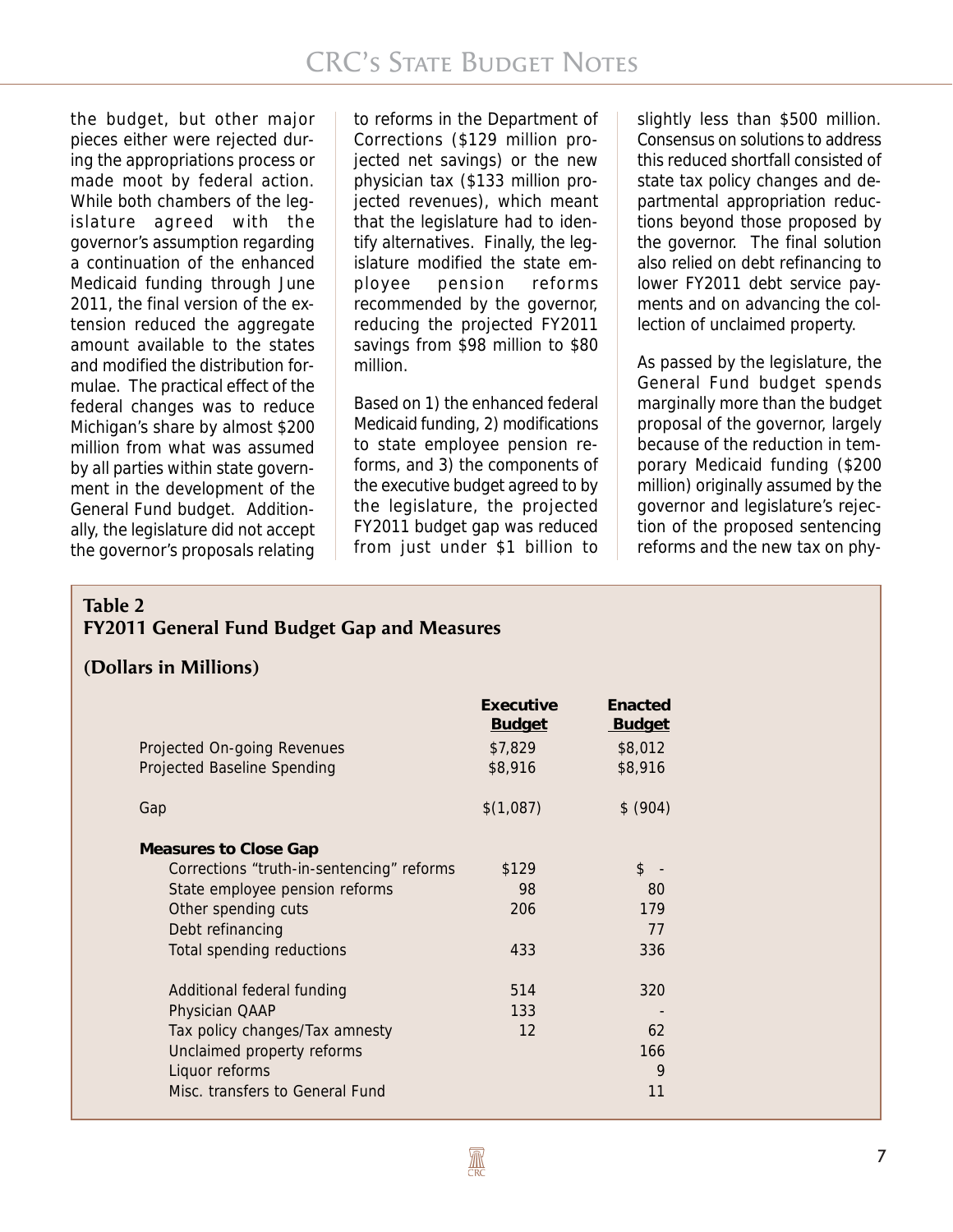sician services (which collectively would have reduced General Fund spending by \$262 million). Perhaps most important from a longer-term perspective, the final budget makes less progress in closing the state's structural deficit than the executive budget would have accomplished.

**Table 2** summarizes the FY2011 proposed solutions to closing the gap between spending needs and revenues compared with the methods used in the final enacted budget.

Because of the structuring of a number of the spending and revenue items included in the final budget agreement, many of the items are one-time in nature and designed to address the FY2011 budget problem and nothing further. As such, the fundamental imbalance between ongoing revenues and required spending in the General Fund are not ad-

dressed in the recently-approved budget.

#### **Anatomy of Budget "Balance" for FY2011**

With projected ongoing revenues of \$8.012 billion and appropriations totaling \$8.258 billion, the "structural" gap between base revenues and spending is \$246 million in FY2011. However, the total General Fund appropriation level is understated by at least \$600 million because of the availability and use of one-time federal money that otherwise would be the responsibility of the General Fund. Furthermore, a number of nonrecurring state revenue changes including a tax amnesty program and accelerated collections of unclaimed property to provide \$250 million to support the approved General Fund spending level. Thus, while on paper the FY2011 General Fund is "balanced", a structural gap of at least \$850 million exists and is

unattended in the final budget adopted by the legislature (See **Table 3**). This gap will have to be addressed in FY2012 in addition to accommodating the spending pressures of the outyear effects of the one-time budget solutions used in FY2011.

#### **Nearly \$1 Billion in Nonrecurring Sources**

The single largest item contributing to the structural imbalance in the General Fund budget is the use of temporary or one-time federal funding. The FY2009, FY2010, and FY2011 budgets have benefited from 33 months worth of enhanced matching funds in the Medicaid program that will be exhausted effective June 2011. For the next fiscal year, this amounts to a \$460 million hole. Added to this total is a one-time, Michiganspecific adjustment in the federal match rate related to a previous year miscalculation. This item reduces General Fund spending by \$160 million in FY2011, but it must

| Table 3                                                                              |       |  |
|--------------------------------------------------------------------------------------|-------|--|
| Use of One-time Resources in the FY2011 General Fund Budget<br>(Dollars in Millions) |       |  |
| Temporary Funding Shifts to Offset General Fund Spending                             |       |  |
| Enhanced Medicaid Match from Federal Stimulus                                        | \$460 |  |
| One-time Medicaid Match Increase                                                     | 160   |  |
| Accelerate Receipt of State Revenues                                                 |       |  |
| 2011 Tax Amnesty Program                                                             | 63    |  |
| <b>Unclaimed Property Changes</b>                                                    | 166   |  |
| <b>Temporary Reductions in State Spending</b>                                        |       |  |
| General Obligation Debt Short-term Refinancing                                       | 77    |  |
| <b>Other</b>                                                                         |       |  |
| Liquor Industry Changes                                                              | 9     |  |
| Misc. Transfers to General Fund                                                      | 11    |  |
| Total                                                                                | \$945 |  |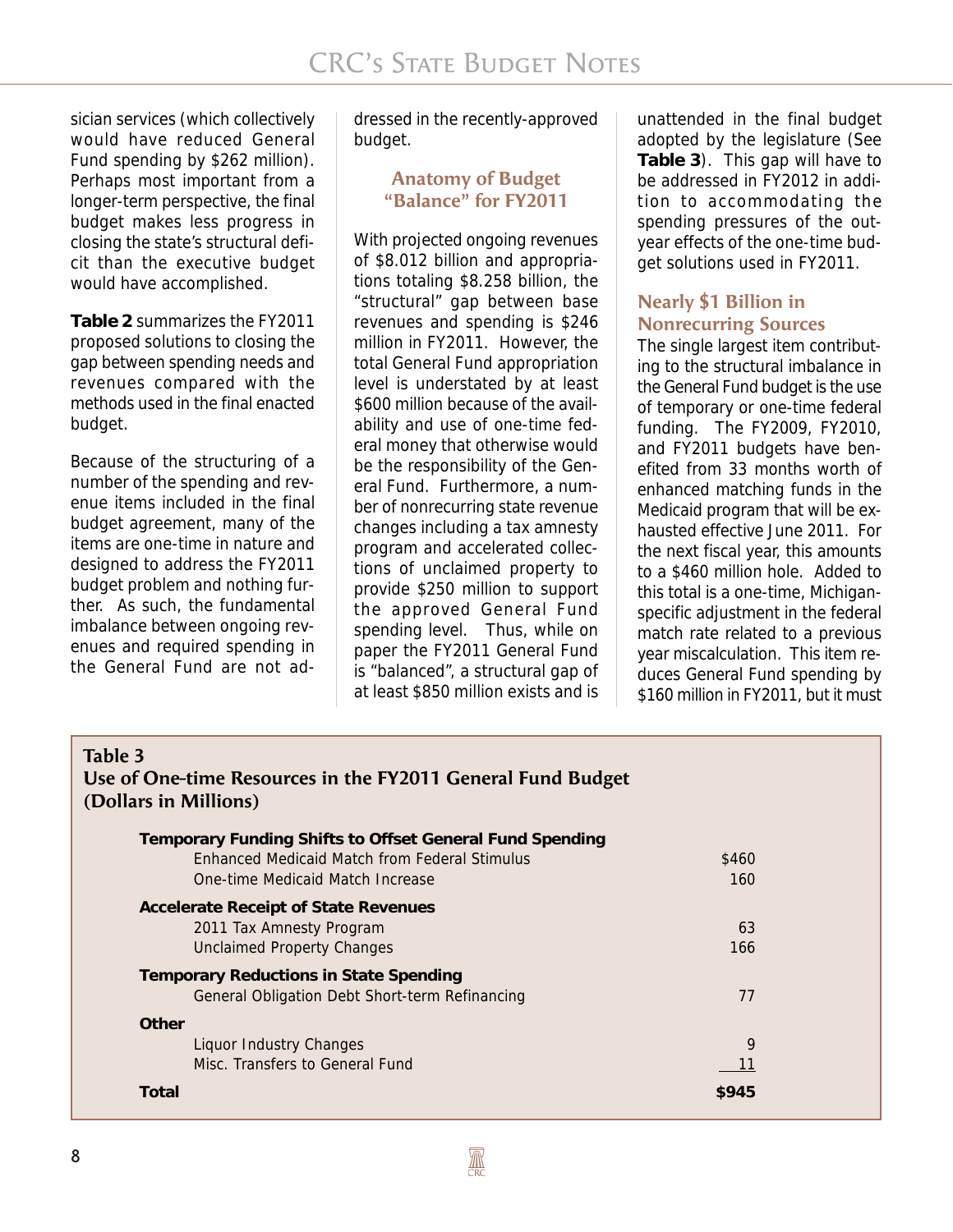be restored in the next fiscal period. While the \$620 million in enhanced federal assistance is welcome, its prolonged use postpones a portion of needed permanent solutions to future budgets.

To a lesser extent but still significant, the FY2011 budget relies on changes that will increase current-year state revenues at the expense of future collections. Such solutions, while addressing the budget needs, create future cash flow problems for the state. Specifically, modifications to the treatment of unclaimed property have been enacted to both increase the number of collection periods, from one to two, and reduce the "dormancy period" (i.e., time after which property is transferred to the State of Michigan) effective for FY2011. Collectively, it is projected that the statutory changes will net the state General Fund \$168 million in FY2011 and \$61 million in FY2012, above what would have occurred under the previous process. Pulling future revenue forward to address the current budget shortfall creates problems beginning in FY2012, when there will be \$100 million less in revenue. Current estimates of the enacted legislative changes to the escheats programs suggest that the net revenue gains will be exhausted in FY2013. From FY2013 to FY2015 General Fund revenues will be reduced because the value of the claims made by individuals and firms to unclaimed property is expected to exceed the balances held by the state in each year to satisfy the claims, creating a drain on the General Fund.

Similarly, the state will implement a 45-day tax amnesty program in spring 2011, akin to one used in 1986, designed to incent delinquent taxpayers to pay their liabilities without penalty. The budgetary effect of such a program is to accelerate collections and to get some individuals and firms that might not otherwise settle with the state to honor their delinquent tax bill. Accelerating collections is expected to net the General Fund \$62 million for FY2011, but by doing so it will reduce FY2012 collections. Again, a portion of the budget gap is addressed at the expense of the state's ability to meet future cash flow needs. It appears the amnesty program was developed with the primary intention to address the current budget problem, as opposed to a welldefined tax policy objective.

In addition to the various nonrecurring resources used to achieve balance in FY2011, the final budget assumes general obligation debt refinancing to reduce projected General Fund and School Aid Fund spending in FY2011 only. The total savings for the fiscal year are \$119.7 million (\$77 million accruing to the General Fund and the remainder to the School Aid Fund). This generates immediate net savings in projected debt financing costs in FY2011, but over the five-year life of the refinancing proposal it will cost the state an additional \$14 million in interest payments. Furthermore, because of the relatively short time period for refunding (presumably to take advantage of the lowest possible interest rates) and the repayment schedule, the total annual debt service obligation increases from \$60 million in FY2011 to \$222 million in FY2012, an increase of \$162 million. A "balloon" payment of this magnitude is likely to require further debt refinancing, perhaps at much less favorable rates, in the future.

#### **What's Wrong with Using One-Timers?**

A case can be made for the limited use of one-time actions to achieve budget balance. These resources can be prudent fiscal tools for riding out the short-term revenue fluctuations that accompany an economic contraction. One-timers also can be warranted when paired with structural reforms designed to better align ongoing spending and revenues. Unfortunately, the FY2011 budget is not premised, to any great extent, on either of these uses. Instead, they have been employed because of their political expediency.

The FY2011 fiscal plan does not represent the first time that Michigan budget writers have relied so heavily on nonrecurring sources to support ongoing state government expenses. The FY2007 General and School Aid Fund budgets were largely balanced with the use of nearly \$1 billion in nonrecurring resources.<sup>5</sup> Thus, the FY2011 budget represents more of the same as opposed to a singular occurrence. Over the years,

<sup>5</sup> "State Budget "Balance" Achieved with \$1 Billion in Additional Non-recurring Resources," State Budget Notes 2007- 01, June 2007. www.crcmich.org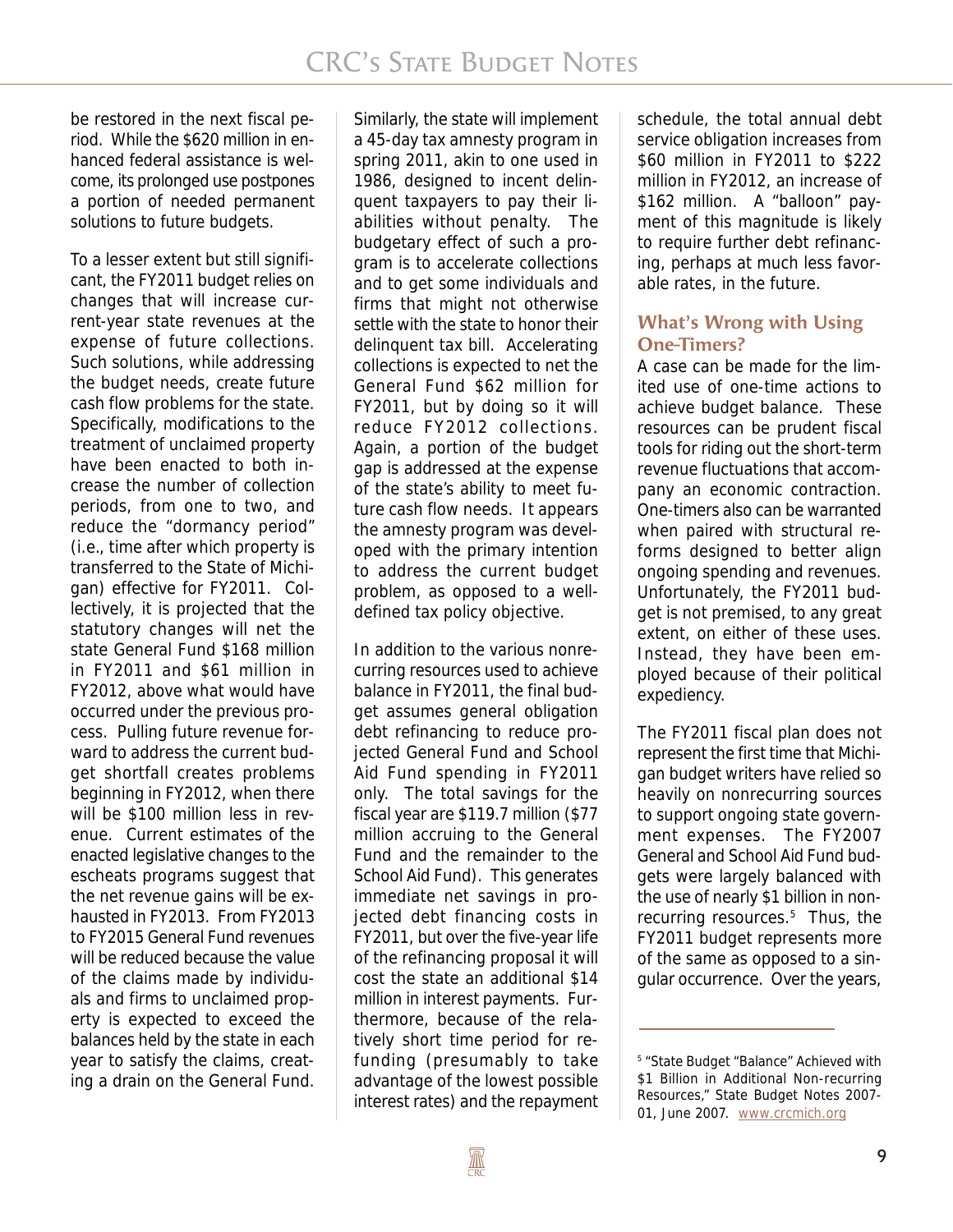Michigan budget writers have employed various methods to achieve budget "balance" in the short-term, including delaying payments, borrowing, use of restricted funds to support General Fund appropriations, and advancing state revenue collections. Because the state constitution requires only that the budget be balanced and the state uses a one-year budget, policymakers can take a myopic view of the state's future finances.

From a fiscal management perspective, there are a number of problems associated with a continued, heavy dependence on nonrecurring budget actions. The biggest problem is that these resources, once exhausted, cannot be used again. By their very definition these budgetary resources only can be used once, despite the fact that the services are ongoing and must be funded in the next fiscal period. A corollary here is the fact that such solutions often create funding "cliffs" when moving from one fiscal period to the next.

Over a longer period, use of these resources perpetuate and add to existing structural deficits. Structural deficits are defined by an imbalance between ongoing resources and revenues.

In those states and localities that use multi-year budgeting, it is very difficult to utilize one-time resources for a prolonged period or to any great extent. Faced with strict balanced budget requirements, the use of nonrecurring resources makes keeping both years of a multi-year budget in balance very challenging. While Michigan state government uses a formal process to forecast future revenues, it does not engage in multi-year budgeting or provide projections of future spending requirements. Doing so might mitigate the degree to which nonrecurring revenues are employed to balance the budget.

Another important issue involves intergenerational equity. The use of one-time resources to finance current services benefits taxpayers today at the direct expense of future taxpayers. This occurs

because financial resources amassed in prior years, or alternatively, resources that will be collected in future years, are used to support spending on services received by today's taxpayers. In short, today's taxpayers enjoy a "free ride" and future taxpayers must forgo the opportunity to use the resources for services that would benefit them. Another way that future generations can be negatively impacted by the use of one-time budget fixes is by being saddled with higher costs in the future, such as increased debt service associated with borrowing for current operations.

The \$1 billion in nonrecurring resources identified above represents about 11 percent of the total planned General Fund spending. Such heavy reliance on nonrecurring solutions to piece together a "balanced" budget will make the task of achieving a fiscally sound budget very difficult for the new governor and legislature without enacting significant spending reductions or increasing revenues.

## **Fiscal Year 2012 Budget Outlook**

While an official picture of the FY2012 budget will not come until the January 2011 revenue estimating conference, projections can be made based on the decisions made to balance the FY2011 budget and on assumptions about revenue growth. Combining these factors, and before considering pressures for increased spending, the FY2012 budget development process starts with a deficit of at least \$1 billion.

In recognition of the bottoming out of the national and state economies, net General Fund revenues are projected to grow 6.6 percent in FY2011, after declining by 21 percent in FY2009 and by 10 percent in FY2010. Despite the change in course, a slow, drawn out recovery from the recent recession will constrain revenue growth going forward. Based on such an economic scenario and

assuming an increase of 5 percent or \$400 million, ongoing General Fund revenues will total \$8.4 billion in FY2012, less than half of the amount needed to address the projected budget shortfall. Overall, the assumed \$400 million in revenue growth is completely offset by the current tax law changes on the books and the second-year impacts of the FY2011 budget solutions, most notably: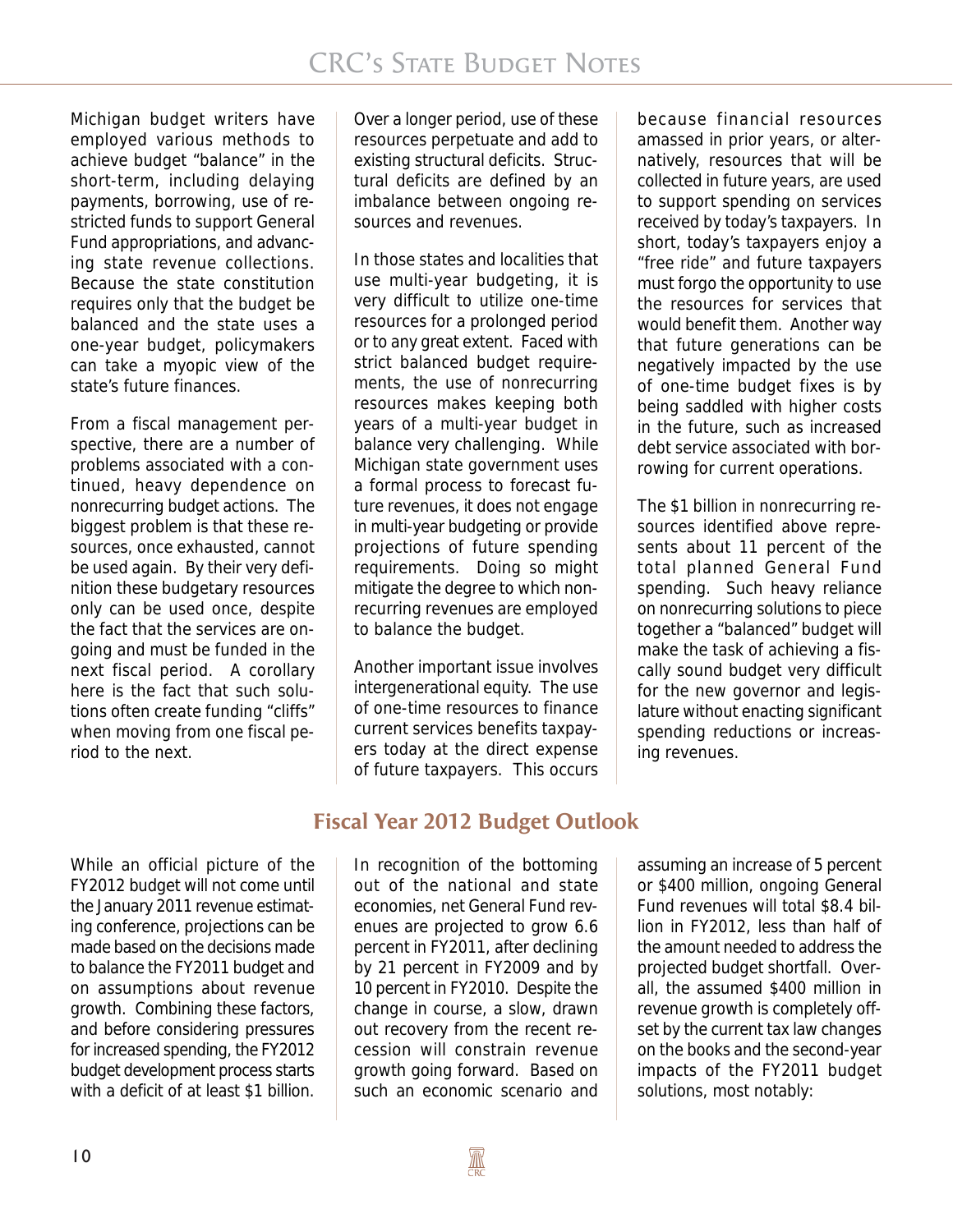| Table 4<br><b>FY2012 General Fund Scenario</b><br>(Dollars in Millions) |           |
|-------------------------------------------------------------------------|-----------|
| <b>Revenues</b>                                                         |           |
| FY2011 Ongoing Revenue                                                  | \$8,012   |
| 5 Percent Growth                                                        | 401       |
| Income Tax Rate Reduction                                               | (150)     |
| Other Tax Policy Changes                                                | (58)      |
| Effects of FY2011 Tax Amnesty Program                                   | (109)     |
| <b>Effects of Unclaimed Property Changes</b>                            | (107)     |
| Net Available Revenue                                                   | \$7,989   |
| <b>Expenditures</b>                                                     |           |
| FY2011 Appropriations                                                   | \$8,231   |
| <b>Non-Revenue GF Considerations</b>                                    |           |
| GF Replacement for Enhanced Medicaid Matching Rate                      | \$460     |
| GF Replacement for One-time Federal Medicaid Funds                      | 160       |
| General Obligation Debt Service Increase                                | 162       |
| Early Retirement Program                                                | 15        |
| Projected Expenditures (before spending pressures)                      | \$9,028   |
| Gap                                                                     | \$(1,039) |

- The personal income tax rate was increased from 3.9 percent to 4.35 percent on October 1, 2007, and a phasedin reduction of the increase begins on October 1, 2011. The first 0.1 percentage point reduction in the individual income tax rate will reduce revenues by \$150 million.
- Other scheduled tax policy changes, including changes involving the Michigan Business Tax, will reduce net revenue to the General Fund by \$58 million.
- The 2011 tax amnesty program, because it pulls forward into FY2011 revenue that otherwise would be collected in

FY2012, results in a net \$109 million loss to the budget.

• Changes made to the treatment of unclaimed property provide an additional \$61 million in FY2012; however, this is down from the \$166 million received in FY2011 and results in a net \$107 million reduction year-over-year.

Even with an expanding economy, the General Fund budget will be extremely tight in FY2012. **Table 4** presents a scenario based on the assumed growth in ongoing revenues and other factors described above. Adding to the revenue challenges will be the requirement to back fill the lost

temporary federal resources with state funds. While the reduction from four quarters (FY2010) to three quarters (FY2011) of enhanced Medicaid matching funds provides some transition for state budget writers, it is not sufficient to avoid the inevitable "cliff" associated with the receipt of these resources. Furthermore, the decision to refinance state general obligation debt to effect substantial one-year savings will cause a balloon in the debt service payments effective FY2012.

Adding to known aspects confronting the FY2012 budget will be the built-in spending pressures (i.e., caseloads) that come with various human service and health